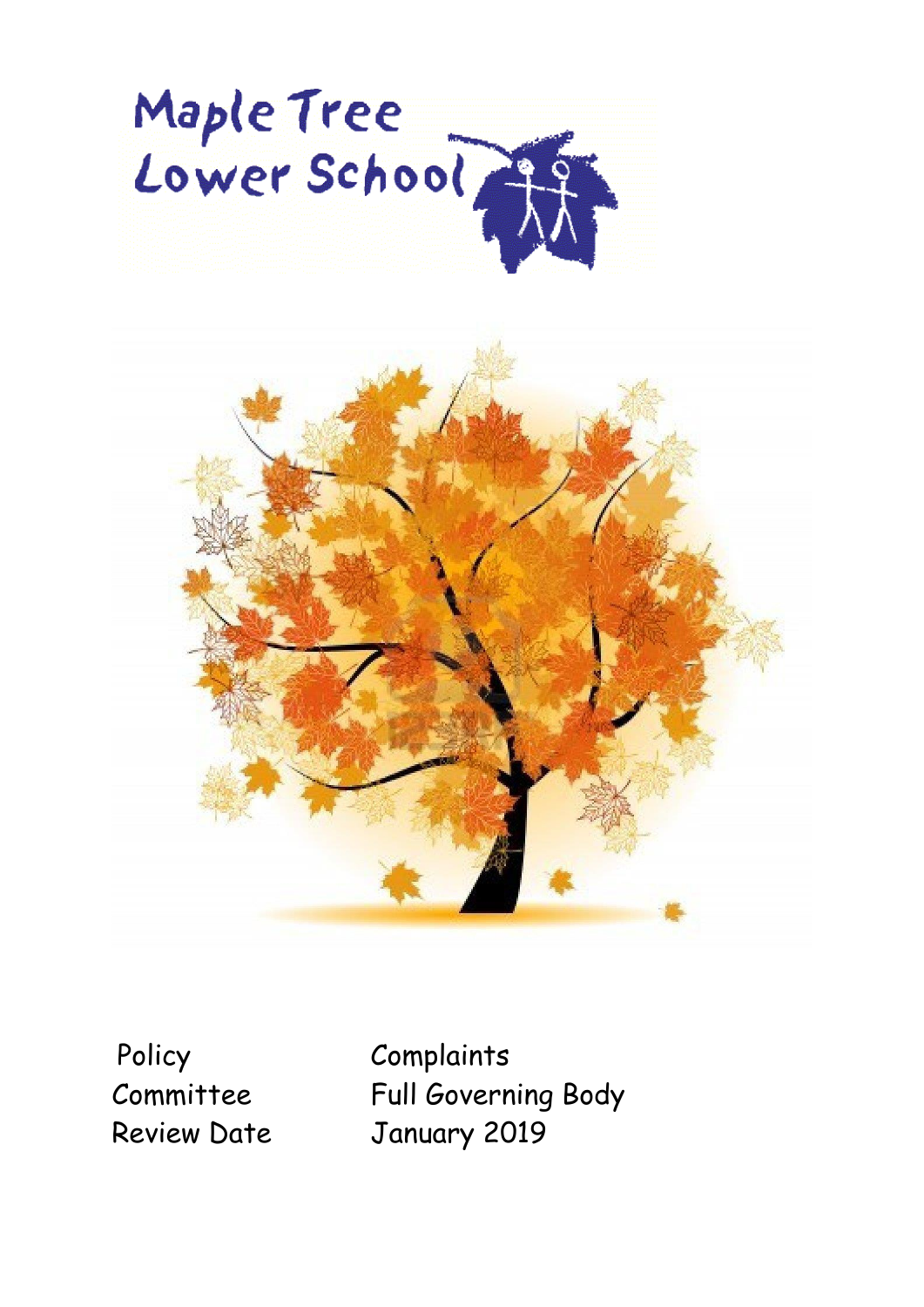#### **MAPLE TREE LOWER SCHOOL POLICY STATEMENT FOR COMPLAINTS**

#### **Document History**

| <b>Issue</b> | Date         | Comment                           |
|--------------|--------------|-----------------------------------|
|              | May 2013     | For approval by Full<br>Governors |
|              | January 2017 | For approval by Full<br>Governors |

#### **Introduction**

This policy and additional guidance is provided to support the process of any complaints that may occur.

## **The aim of this policy is:**

This policy sets out the framework for a clear and consistent procedure for the resolution of any complaints that parents may have. The procedures are to support parents in knowing how to make a complaint and what they can expect the school to do in response

**POLICY:** As partners in their child's education the School wishes to work with parents in the resolution of problems and this policy statement outlines our principles in this area. Further details regarding the processes involved can be found in our 'Procedures for dealing with complaints' which is designed to show what steps may be taken.

## **Monitoring & Review**

This policy statement and the implementation procedures for Governors are the responsibility of the Full Governing Body.

The Governors will review the policy statement every two years in discussion with staff.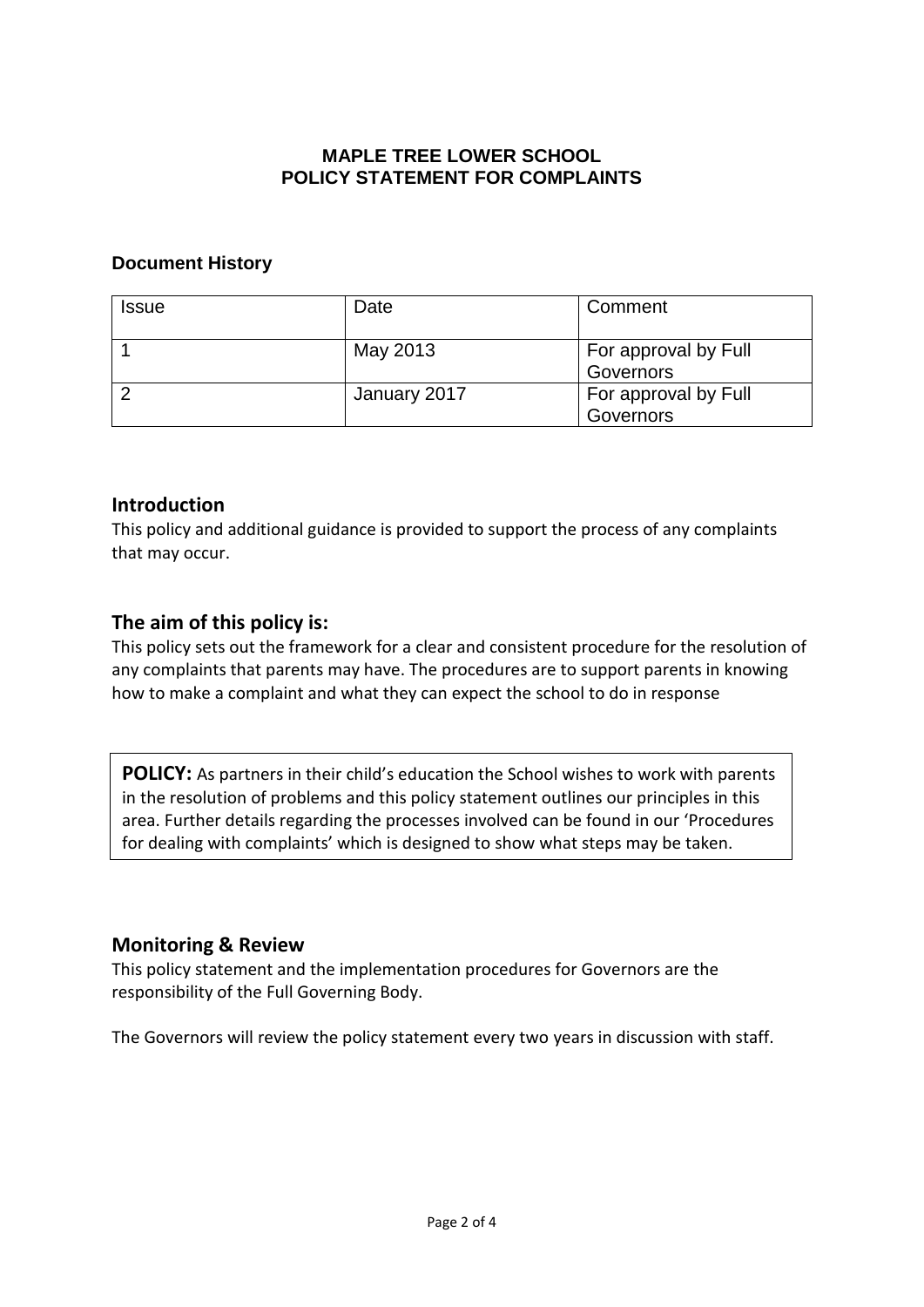# *A school policy statement for resolving complaints*

### *Introduction*

From time to time parents may naturally have concerns about an aspect of their child's education. Often those concerns will resolve themselves, but on occasions parents may feel that the issue will need the School's help to be resolved.

As partners in your children's education the School wishes to work with you in the resolution of problems and this policy statement outlines our principles in this area. Further details regarding the processes involved can be found in our 'Procedures for dealing with complaints' which is designed to show what steps may be taken.

1. This policy statement sets out the school's approach to dealing with parental concerns and complaints. Further details of how we handle them are contained in our procedures document, Procedures for dealing with complaints, which you can obtain on request from the school office.

2. We value good home/school relations and will, therefore, do everything we can to establish and maintain them. This includes seeking to resolve any concerns or complaints promptly, and to the satisfaction of all concerned.

3. We welcome feedback on what parents feel we do well, or not so well, as a school. We will consider carefully all feedback, whether positive or negative, and will review our policies and practices accordingly.

4. We will treat all concerns and complaints seriously and courteously and will advise parents and others of the school's procedures for dealing with their concerns. In return, we expect parents and other complainants to behave respectfully towards all members of the school community. In particular, any disagreement with the school should not be expressed inappropriately or in front of pupils.

5. All school staff and members of the governing body, will receive a copy of this policy statement and will be familiar with the school's procedures for dealing with parental concerns and complaints, to which they will have access as required. The policy is available on request to parents.

6. The school's procedures will be reviewed regularly and updated as necessary.

7. Staff and governors will receive training in handling parental concerns and complaints as appropriate. This may be on an individual basis, or as a group activity for all staff, or for specific groups, such as the office staff or members of the governing body.